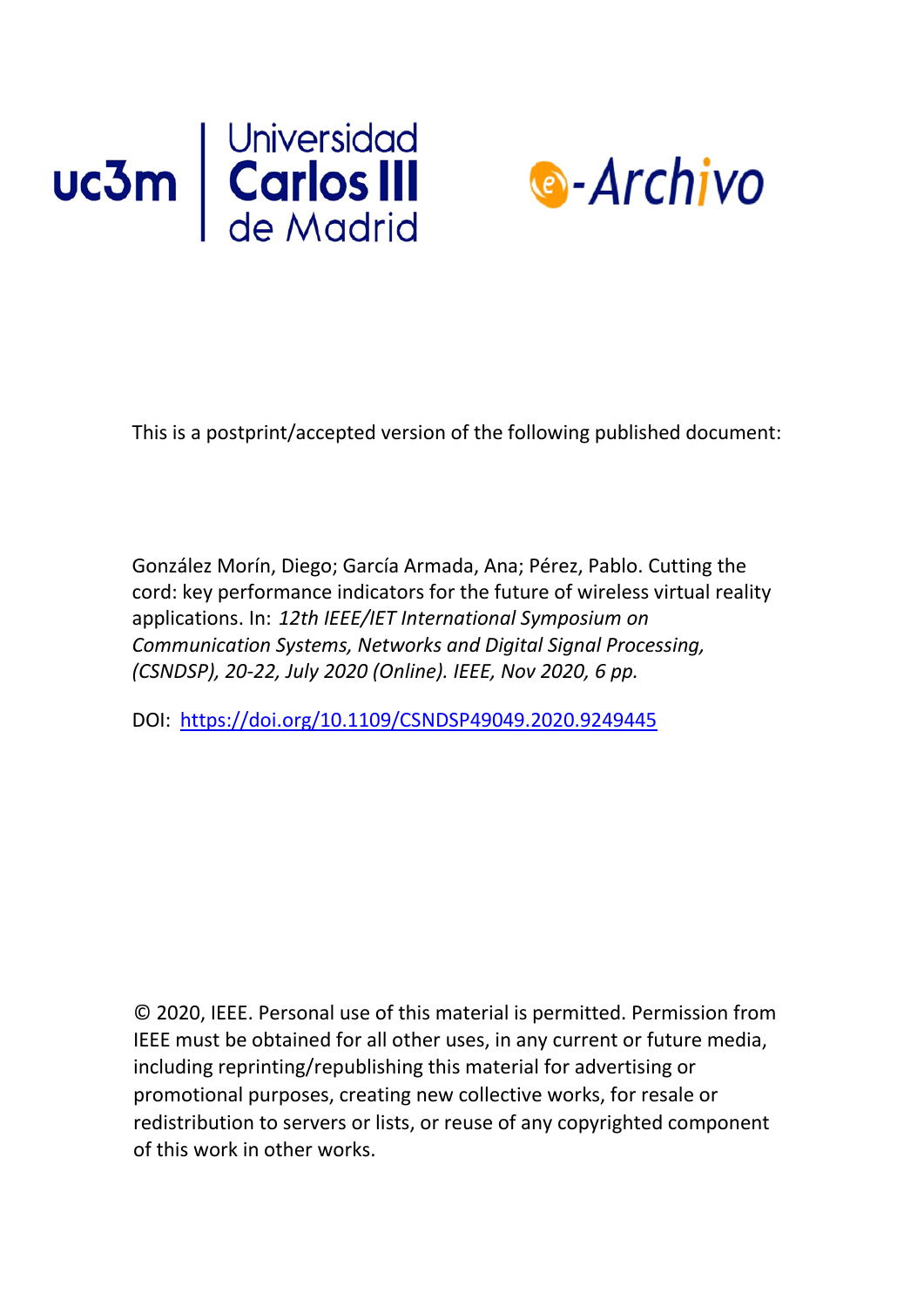# Cutting the Cord: Key Performance Indicators for the Future of Wireless Virtual Reality Applications

Diego González Morín *Nokia Bell Labs Spain* Madrid, Spain diego.gonzalez morin@nokia-bell-labs.com

Ana García Armada *Universidad Carlos 3 de Madrid* Madrid, Spain anagar@uc3m.es

Pablo Pérez *Nokia Bell Labs Spain* Madrid, Spain pablo.perez@nokia-bell-labs.com

*Abstract*—The new generation of telecommunication networks (5G) are considered a key technology enabler for the future of Virtual Reality (VR) technologies. 5G improved throughput and low latency capabilities open the door for novel distributed VR architectures that will accelerate the development of wireless immersive VR. While the downlink requirements for wireless VR have been previously studied, the uplink transmissions have been completely neglegted. However, for the succesful consecution of a fully immersive wireless VR, the uplink stream becomes as important as the downlink. In this paper, we thoroughly analyze VR thecnologies state of art to extract an initial set of data flow and processing times requirements for a subgroup of identified key algorithms. Besides, we propose the peak throughput and latency requirements Key Performance Indicators (KPIs) estimation as a simple optimization problem, given the data gathered in the state of the art analysis. Finally, we propose a set of valid ranges of peak throughput and latency requirements for a selected group of three different offloading scenarios.

*Index Terms*—5G, Virtual Reality, Key Performance Indicators, Multi-Access Edge Computing

#### I. INTRODUCTION

Virtual Reality (VR) is considered one of the most important media technology disruptions of the last decade: VR´s capability of fully immerse the user into a virtual scenario has revolutionized a wide range of fields such as industry, entertainment or education. Furthermore, VR high-end devices have reached unprecedented levels of visual resolution: latest premium devices, such as Varjo XR-1 [1], achieve a visual resolution of 60 pixels per degree or a 20/20 vision, which is comparable to the human eye's resolution. This level of resolution allows the developers to design extremely visuallyrealistic scenarios which widens the set of VR target applications.

Even though the improvements on VR visual resolution are remarkable the overall user experience is still some steps behind. The sense of embodiment or self awareness is a fundamental factor which drastically affects the user experience on VR applications [2]. However, effective embodiment and immersiveness require computationally demanding state of the art algorithms such as hand tracking, accurate pose estimation or real-time egocentric segmentation which require a continuous feed of sensor data, such as high definition RGB and depth camera frames. Furthermore, the motion to photon latency should remain below 15 ms to avoid motion sickness or discomfort during the VR experience [3]. This strict requirement along with the aforementioned level of resolution demands the usage of high-end GPUs for real-time rendering which are too bulky to fit inside the goggles. As a consequence, state of the art VR devices are still tethered, considerably constraining the user mobility and comfort and reducing the range of possible use cases.

Over the last years, the interest on VR technologies has quickly grown with the introduction of the new generation of telecommunication networks (5G). 5G includes a set of 3 main capabilities, enhanced mobile broadband (eMBB), ultra reliable low latency (URLLC) and massive machinetype communication (mMTC) [4] which have widen the limits of telecommunication technology. Consequently, 5G networks have been considered a key technology enabler for VR technologies: high data rates along with ultra low latency capabilities open the door to process offloading for VR technologies, using 5G multi-access edge computing (MEC). VR offloading might not only enable lighter untethered VR devices, which can drastically improve the user mobility and overall immersiveness, but also increase the computational resources available for the VR application.

VR offloading is considered an important technology disruption as it will enable a fully immersive wireless VR. There are several research proposals of task offloading and resource allocation algorithms for 5G MECs. In [5], [6] and [7] different optimization problem-based task scheduling methods are proposed. In [7] the optimization problem is not only constrained by the currently available resources but also by the measured latency and energy consumption. Similarly, in [8], the authors propose a reinforcement learning-based method in which the goal is to optimize the effective latency and energy consumption. Other research examples are, on the other hand, more focused on the specific application of VR which aim to study the necessary network requirements and architectures for a successful VR offloading. In [9], the authors propose two different network slicing methods to enhance the URLLC and eMBB services and fulfill the intensive requirements of wireless VR. In [3] the authors propose theoretical architectures based on millimeter wave (mmWave) 60 GHz networks

This work has received funding from the European Union (EU) Horizon 2020 research and innovation programme under the Marie Skłodowska-Curie ETN TeamUp5G, grant agreement No. 813391.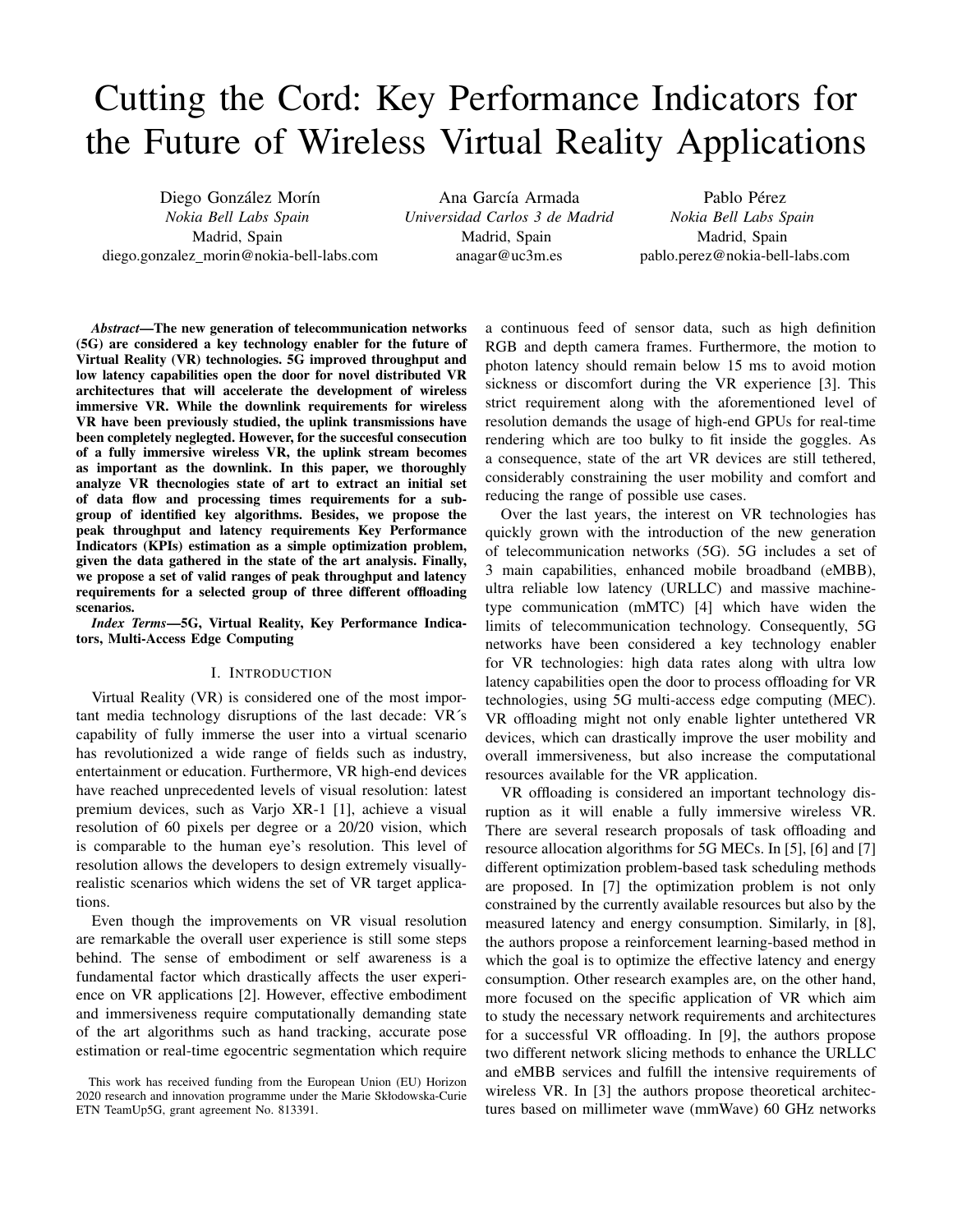operating in an indoor environment. They used statistical models of the network to estimate its performance on different setups, from which they concluded that end to end latencies could be kept below 8 ms for up to 16 users with the aid of 4 mmWave band access points (mmAP) and 8 MECs. In [10] it is studied how different offloading computational resources configurations affect the final immersiveness of the experience. More specifically, they statistically study how the type of external computing resource, edge, fog or cloud servers, and their available resources affect the perceived experience.

The VR-specific research examples are only considering the downlink data rate and latency requirements for their analysis. However, VR immersiveness is not just defined by the visual resolution: the user needs not only to realistically perceive the virtual scenario, but seamlessly interact and move within it. Furthermore, in [11] the authors highlight the importance of the sense of embodiment and sense of presence in VR applications to allow the user to really feel part of the experience rather than just being and observer. State of the art VR research aims to produce novel methods and algorithms to improve the user experience, interaction and self awareness. Most of these methods involve high uplink data rates to transmit the sensor data captured in each frame while the end to end latencies should lay below the sampling period of the device, which is smaller than 16 ms in current VR devices. These tight constraints along with the intensive computational resources favor the idea of VR offloading relying on 5G eMBB and URLLC capabilities. The tight relation between latency and quality of experience in VR enhances the importance of MEC-based solutions to reduce the extra latency added by the backhaul link or other propagation delays.

The goal of this paper is to study the effective latency and throughput requirements for a successful VR offloading, as a function of the different computation times estimated for a set of different VR algorithms or processes. A state of the art based analysis of the downlink and uplink data rates, and time requirements is described for such processes. Later, we propose a simple optimization problem to estimate the less restrictive sets of effective required donwlink and uplink peak throughput and end to end latency values which ensure per frame processing times below the device´s sampling rate. This estimation is performed for a set of different proposed VR offloading scenarios.

# II. A BREAKDOWN OF IMMERSIVE VIRTUAL REALITY APPLICATIONS

As previously introduced, the immersiveness and sense of embodiment requires not only state of the art VR resolution, but also a set of algorithms which aim to enhance the user´s self awareness and interaction with the virtual scene. We are focusing our study on 4 main groups of algorithms which will we briefly dissected to extract their data flow and timing requirements, which will be the baseline for our proposed approach to estimate an initial set of peak throughput and latency requirements.

For our analysis, we use the Varjo XR-1 [1] as the reference device to estimate the different sensors' resolution. We chose this device as it combines a 20/20 vision resolution with cutting-edge sensorization. The device includes a set of highresolution stereo cameras for video pass-through applications and a active IR-based depth sensor. These stereo cameras can be used to apply some real-time egocentric segmentation techniques to allow the user to see himself/herself, which can considerably increase the user's self awareness and sense of embodiment [12]. In the proposed algorithms, the frames are analyzed individually. Consequently, we considered each frame to be sent individually rather than as a video feed. We assume a compression ratio of 20, estimating a pixel weight of 0.9 to 1.3 bits. Besides, according to the reference device, the capture stereo RGB data has a resolution of 1080p, which is translated to a frame size of 3.32 to 5 Mbits. The rendered frame is composed of two 4K images, one for each eye, adding up to a total frame size of 14.92 to 19.9 Mbit. Finally, the estimated depth frame size according to the device specifications can be bounded within 0.5 and 1.66 Mbits. These estimated frame sizes are used along the numerical analysis proposed in this paper.

#### *A. Real-time Pose Estimation*

5G offloading of VR applications might lead to a new generation of wireless high-end VR devices. Consequently, the user will have the chance to freely move within the virtual scene rather than just acting as a static observer. In this new scenario it is even more crucial to accurately track the device's pose in real-time as pose inaccuracies can provoke motion sickness. On mobile scenarios, the device translations are not constraint and the tracking errors can critically increase, which might completely ruin the experience. Current devices use simultaneous localization and mapping algorithms (SLAM) for real-time 6DoF device pose estimation using the RGB feed and the embedded inertial measurement units (IMUs) [13]. Besides, the overall robustness and accuracy can be improved by adding depth information from the available depth sensors. The output of SLAM algorithms can be reduced to a set of pose estimations. In general, these algorithms run in real-time at frequencies of 30 to 60Hz. In general, high update rates usually improve the accuracy, while demanding more computational power [14]. See Table I for an itemized summary of the data flow and timing requirements.

#### *B. Hand Tracking*

Hand tracking is a key feature which has been introduced in most of the newest devices over the recent years, allowing the user to interact with the virtual content with his/her own hands instead of using a remote control device [15] [16] [17]. However, the majority of these algorithms are not robust enough yet as their performance strongly depends on the surrounding environment and the used training data, while they still demand high computation resources. Incorporating a very robust failure-safe hand tracking system is a key factor to considerably increase the sense of embodiment and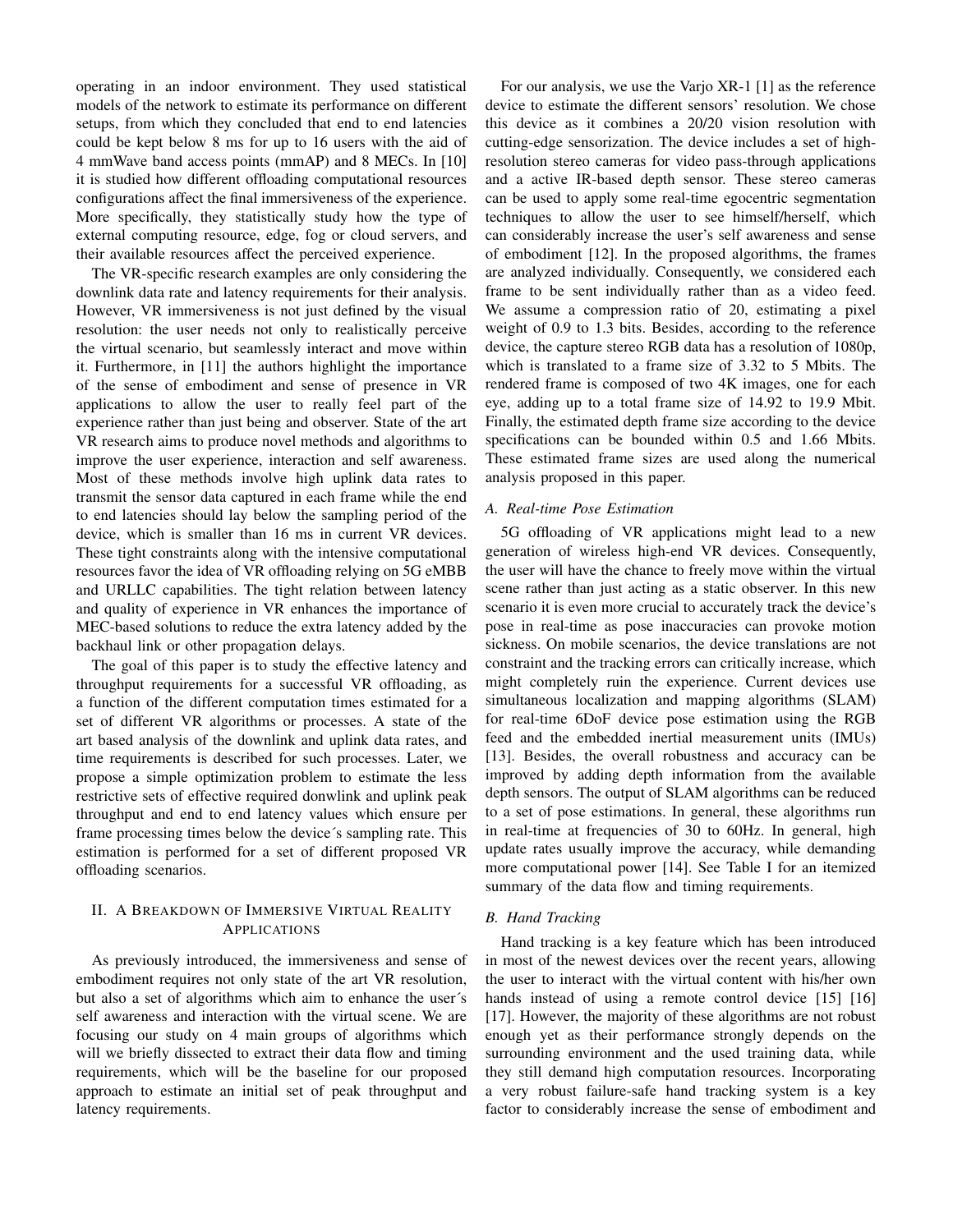user experience in VR. Besides, a robust and precise hand tracking might enable the usage of VR based training for real situations in fields such as medical or military, as it permits a more realistic interaction with the virtual objects. In [15], the authors propose a generative adversarial network (GAN) based solution to solve the hand tracking problem from a single RGB sensor. On the contrary, in [17], the authors just use a single depth sensor as the only input to their proposed method. Finally, in [16], both the RGB and depth feeds are used for real-time hand tracking estimation. We consider this last setup as our reference scenario to numerically analyze hand tracking algorithms as it is the most demanding one. Regarding the update rate, in [18] the authors achieve an update rate of 50Hz on a GPU-less device. We assume update frequency rates of 60 to 90Hz for hand tracking state of the art examples running on high-end hardware, with processing times between 8 and 12 ms (see Table I)

#### *C. Egocentric Segmentation*

The way the user perceives his/her own hands can drastically affect the sense of embodiment and the immersiveness [12]. There is a new research path which explores methods to allow the user see himself/herself within the virtual scenario without the use of avatars. The so called egocentric segmentation techniques rely on computer vision algorithms to segment the hands or other human body parts from a realtime egocentric video feed. The segmented feed is included and seamlessly blended with the virtual content. Some research examples of such techniques are explained in [19] [20] [21].The main goal of these approaches is to improve the sense of embodiment, the sense of presence (SoP) and the interaction with the virtual or even real objects as in [20]. In general, these methods rely on dual stereo camera feed for realistic binocular representation of the segmented video feed. Egocentric segmentation should run at the same data rate as the device´s update rate to avoid any flicker or miss alignment which can ruin the experience. Besides, the output is also a stereo feed to be blended with the stereo rendered scene and displayed in each eye. The summary of the data flow and timing requirements for offloaded egocentric segmentation algorithms is shown in Table I.

### *D. Scene Rendering*

Rendering stereo 20/20 vision with a density of 60 pixels per degree per eye demands intense computational resources. The devices which provide this level of resolution require high-end GPUs: the Varjo XR-1 specifications require the use of a NVIDIA GeForce® RTX 2080 Ti GPU. Besides, the data transmission rate between the device and the tethered computing platform is outstanding. Two different frames have to be rendered, one for each eye. In premium devices, these resolutions reach at least 4K per eye which, assuming a compression ratio of 20, can sum up above 15 Mbits per frame. The input to the render process is the updated position of the virtual objects and the device, given by the VR engine, such as Unity or Unreal. The engine is also in charge of using the

TABLE I SUMMARY OF INPUT AND OUTPUT SIZE PER FRAME, UPDATE FREQUENCIES AND ESTIMATED PROCESSING TIMES FOR THE ANALYZED VR PROCESSES

| Algorithm                  | Processing<br>Times (ms) | Frequency<br>Hz. | Input Rate<br>Mb/frame | Output Rate<br>Mb/frame |
|----------------------------|--------------------------|------------------|------------------------|-------------------------|
| <b>SLAM</b>                | $7-10$                   | $30 - 60$        | 3.82-6.33              | $\ll 1$                 |
| Hand<br>Tracking           | $8 - 12$                 | 60-90            | 3.82-6.33              | $\ll 1$                 |
| Egocentric<br>Segmentation | $8 - 12$                 | 60-90            | 3.82-6.33              | $3.32 - 5$              |
| Rendering                  | < 5                      | 60-90            | $\ll 1$                | 14.92-19.9              |

data produced by the aforementioned algorithms. State of the art devices are optimized to deliver rendering times below 5 ms.

#### III. KEY PERFORMANCE INDICATORS: NUMERICAL **ANALYSIS**

The goal of this section is to offer a numerical initial estimation of the required network key performance indicators (KPI) necessary for a successful wireless VR while preserving or even improving the immersiveness. Over the previous analysis, we highlighted the importance of the sensor data transmission in VR applications. Consequently, our target is to go one step further from the state of the art VR research an include the uplink and processing times in our study.

The maximum admissible motion to photon latency of 15 ms is the time deadline which the entire update procedure, including sensor acquisition, data processing, frame rendering and data transmission has to fulfill. This time deadline is even more constraint in devices running at 90 Hz or higher. We consider a very simple approach to estimate the transmission time of a single frame:

$$
t_f = \frac{S_f}{T},\tag{1}
$$

where  $t_f$  is the transmission time of frame f in seconds,  $S_f$ the size in bits of  $f$  and  $T$  the effective throughput in bits per second. This throughput can be understood as the necessary peak throughput that needs to be sustained during  $t_f$ . After the frame is transmitted, the link is considered to be idle until the next frame is sent. As a consequence, our analysis is focused on the peak throughput which the network should be able to provide rather than an estimation of the necessary mean throughput. For simplification, we consider that  $T$  already includes all the possible sources of throughput loss such as packet loss, re-transmission or packet duplication, among others. For simplification, we consider a total latency  $L$  which involves both the uplink and downlink packet transmission latencies. The total network transmission time  $t_N$  can be written as:

$$
t_N = \frac{S_u}{T_u} + \frac{S_d}{T_d} + L \tag{2}
$$

where  $S_u$  and  $S_d$  are the frame size on the uplink and downlink sides respectively, and  $T_u$  and  $T_d$  the effective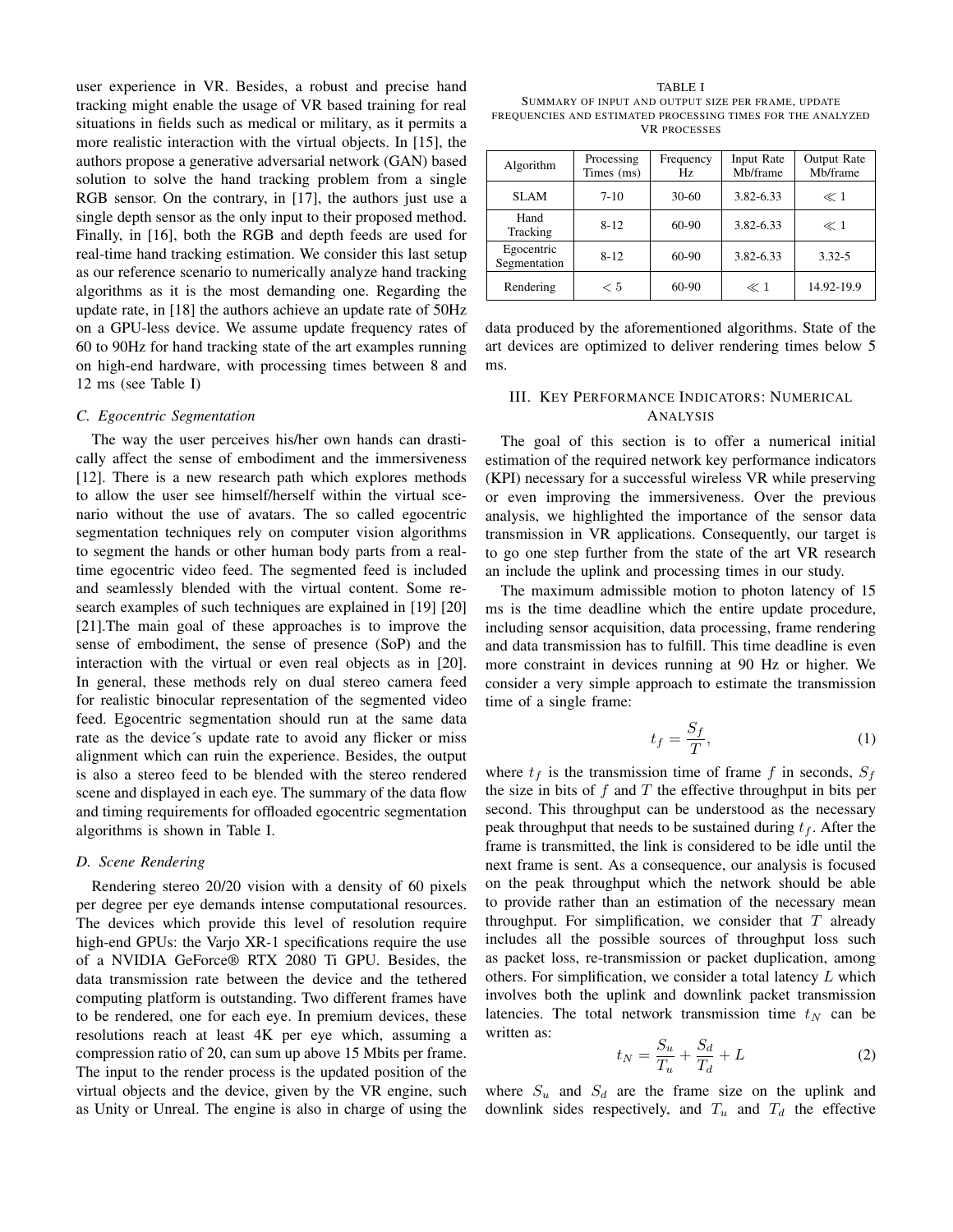peak throughput. If we consider the processing time  $t_p$  the aggregated time of all the non-networked processes involved in the VR application, we can then express the total update time  $t$ , which has to be smaller than the device's update period  $1/f_d$ , as:

$$
t = \frac{S_u}{T_u} + \frac{S_d}{T_d} + L + t_p < \frac{1}{f_d},\tag{3}
$$

The processing times for the different possible VR offloading scenarios are hard to be accurately estimated in a general case: they depend not only on the characteristics of the specific set of algorithms used, but also on the hardware and software implementations. Consequently, our goal is to estimate the less restrictive sets of uplink and downlink peak throughput and latencies which satisfy Eq. 3, given different processing times. To achieve this, we propose a simple optimization problem which aims to maximize a reward function:

$$
T_u, T_d, L = \arg\max_{T_u, T_d, L} R(T_u, T_d, L, t_p, S_u, S_d).
$$
 (4)

As we want to find the less restrictive set of peak throughput and latency KPIs, the reward function is designed to try to maximize the latency and reduce the peak throughput while increasing the total update time. The reward function is expressed as:

$$
R(T_u, T_d, L, t_p, S_u, S_d) = w_L \left(1 - \frac{L^{\max} - L}{L^{\max} - L^{\min}}\right) + \qquad (5)
$$

$$
w_{T_u} \frac{T_u^{\max} - T_u}{T_u^{\max} - T_u^{\min}} + \frac{T_d^{\max} - T_d}{T_d^{\max} - T_d^{\min}} + \frac{t_d + t_p}{T_p},
$$

where  $L^{\max}$ ,  $L^{\min}$ ,  $T_u^{\max}$ ,  $T_u^{\min}$ ,  $T_d^{\max}$  and  $T_d^{\min}$  are the maximum latency and peak throughput values and  $w_L$ ,  $w_{T_u}$ ,  $w_{T_d}$ ,  $w_t$ weights to modify the reward function. These weights are used to adjust the importance during the optimization of each of the target parameters:  $T_u$ ,  $T_d$ ,  $L$  or  $t$ . We defined a set of constraints to solve the proposed optimization problem which can be summarized as:

$$
\frac{S_u}{T_u} + \frac{S_d}{T_d} + L + t_p < \frac{1}{f_d} \tag{6}
$$

$$
kT_u^{\max} \le T_d^{\max} \tag{7}
$$

$$
T_u \le T_u^{\max} \tag{8}
$$

$$
T_d \le T_d^{\max} \tag{9}
$$

$$
T_u^{\max} + T_d^{\max} \le T_{\max} \tag{10}
$$

$$
L \ge L^{\min} \tag{11}
$$

For our analysis, we set the minimum latency  $L^{\min}$  to 1 ms and  $T^{\text{max}}$  to 10 Gbps according to the initial capabilities of ultra-dense 5G networks. The initial deployments of 5G netowrks implement Time Division Duplex (TDD) method to separate the inward and outward signals. According to 3GPP TS 38.213 V.16.1.0 [22] standard, we can assume 4 times more slots allocated for the downlink signaling. As a consequence,



Fig. 1. Peak throughput and latency results for different values of processing times  $t_p$  for the rendering offloading scenario.

we assign 2 Gbps for  $T_u^{\max}$  and 8 Gbps for  $T_u^{\max}$ . Therefore, the value of  $k$  in Eq. 7 is set to 4. We solve the optimization problem for a set of  $t_p$  ranging from 1 ms to  $(1/f_p - 2)$  ms, obtaining groups of peak throughput and latencies for each considered processing time.

#### IV. EXPERIMENTS AND RESULTS

We use the previously described optimization problem to extract useful peak throughput and latency KPIs for different offloading scenarios.

#### *A. VR Rendering Offloading*

In this scenario we consider that the only offloaded process is the rendering step. In high resolution VR applications this is the most demanding step both in terms of data transmission and computational requirements, and can be considered our KPIs baseline. In this scenario, the uplink data rate is neglected as no media is transmitted, only virtual object updates and other metadata. On the donwlink side, the transmitted data is the rendered frame, which consists of two 4K frames, one for each eye. According to Table I, the downlink frame size lays between 14.92 and 19.9 Mbit. The update rate used for this first experiment is set to 60 Hz. For this first experiment we used  $w_{T_u} = 0.25$ ,  $w_{T_d} = 0.25$ ,  $w_L = 0.25$  and  $w_t = 0.25$  so no target parameter is prioritize during the optimization.

In Fig. 1 we can observe the output from the proposed experiment. As we described in Section II, the rendering times for high-end devices usually require less than 5 ms. For processing times below this value, we estimate round-trip transmission latencies above 5 ms. On the other hand, the downlink peak throughput estimated requirements are already quite severe, oscillating between 2.8 and 3.2 Gbps.

The 3GPP TS 38.306 V15.8.0 [23] standard includes a reference formula to calculate the supported maximum data rate by a radio access with a specific configuration. We can use this formula along with different standardized setups reflected in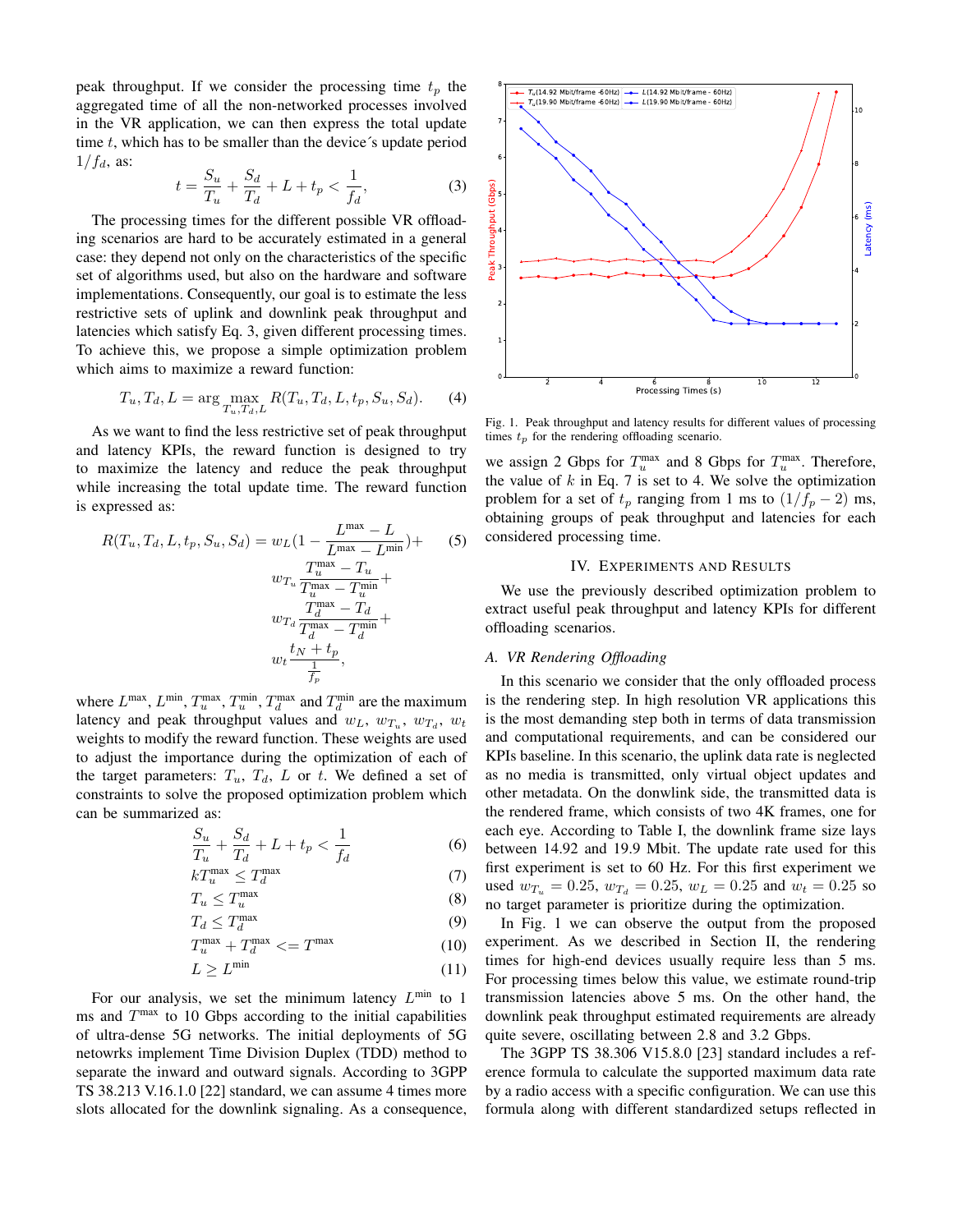

Fig. 2. Peak throughput and latency results for different values of processing times  $t_p$  for the rendering offloading scenario with uplink transmission of depth sensor data for real-time processing.

3GPP TS 38.101-1 V15.2.0 [24] and 3GPP TS 38.213 V.16.1.0 [22] to estimate the radio access configuration which can theoretically fulfill the estimated requirements. We propose a single component carrier network with a 11DL:1GP:2UL TDD configuration. Using numerology 3 or subcarrier spacing of 120 KHz , 400 MHz as the channel size and a 256 Quadrature Amplitude Modulation (QAM) the network can theoretically provide a downlink throughput above 3.5 Gbps if 2 multiple input multiple output (MIMO) layers are used. Besides, numerology 3 subcarrier spacing allows theoretical latencies below the millisecond for short range air transmissions.

# *B. VR Rendering Offloading and Depth Sensor Data Uplink Transmission*

In this experiment, we consider the case in which the rendering is offloaded from the device along with another depth-based algorithm, such as hand tracking. We chose this scenario as it requires high uplink data rates without being as demanding as the full offloading scenario. Consequently, the downlink frame size is identical to the one described in the first scenario. On the contrary, in this case the uplink frame size is estimated to be between 0.5 and 1.33 Mbits. The update data rate is again considered to be 60 Hz. In this case, we used  $w_{T_u} = 0.25$ ,  $w_{T_d} = 0.25$ ,  $w_L = 1$  and  $w_t = 0.25$  to try to prioritize the latency optimization and target values some milliseconds above the low threshold.

Fig. 2 depicts the obtained values for this second experiment. From the analysis in previous sections we can expect processing values below 10 ms. We can observe in Fig. 2 how the required round-trip latency decreases below 3 ms, with minimum values above 9 ms. Besides, the peak downlink throughput remains stable around 3.2 Gbps for processing times below 9 ms. On the uplink side, we estimated peak throughput values around 0.9 Gbps. In both the downlink and uplink, the peak throughput starts exponentially increasing



Fig. 3. Peak throughput and latency results for different values of processing times  $t_p$  for the full VR offloading scenario. Update rate: 60 Hz.

for processing values above 9 ms. In this experiment, we can also observe the black and gray curves which determine the time in ms for which the network must sustain the uplink and downlink peak throughputs respectively. Following the same procedure as in the first experiment, we propose a radio access configuration that can support the estimated requirements. Even though we now require 1 Gbps of uplink peak throughtput, the most suitable network configuration is the one described for the first experiment.

#### *C. Full VR Offloading*

In this last experiment, we propose the full VR offloading scenario in which the entire processing pipeline is offloaded from the device. In this scenario, the downlink is the same as in the previous experiments: the high-definition rendered frame. However, the uplink is transmitting now the full sensor data. We will only consider the stereo RGB and depth frames: other data, such as audio or IMU measurements can be neglected. In this scenario, we have an uplink frame size that lays between 3.82 and 6.33 Mbit. This is the most interesting scenario as it demands the maximum from the network at both the downlink and uplink sides. The used update rate is kept at 60 Hz. We also used the same weight values as in the previous experiment.

Fig. 3 shows the results from this last experiment. We can observe how the uplink peak data rate has similar values to the ones obtained in the previous values. However, the uplink transmission time is 4 times higher. On the other hand, the downlink peak throughput requirements have considerably increased with values around 4.5 Gbps. On the contrary, there are no considerable changes on the latency as the optimization problem is configured to keep the latency values high. In this scenario, the radio access configuration suitable for the previous results is not valid anymore. We exceed both the uplink and downlink peak throughput supported by the network. In this case, the radio access requires a 4 layer MIMO along with